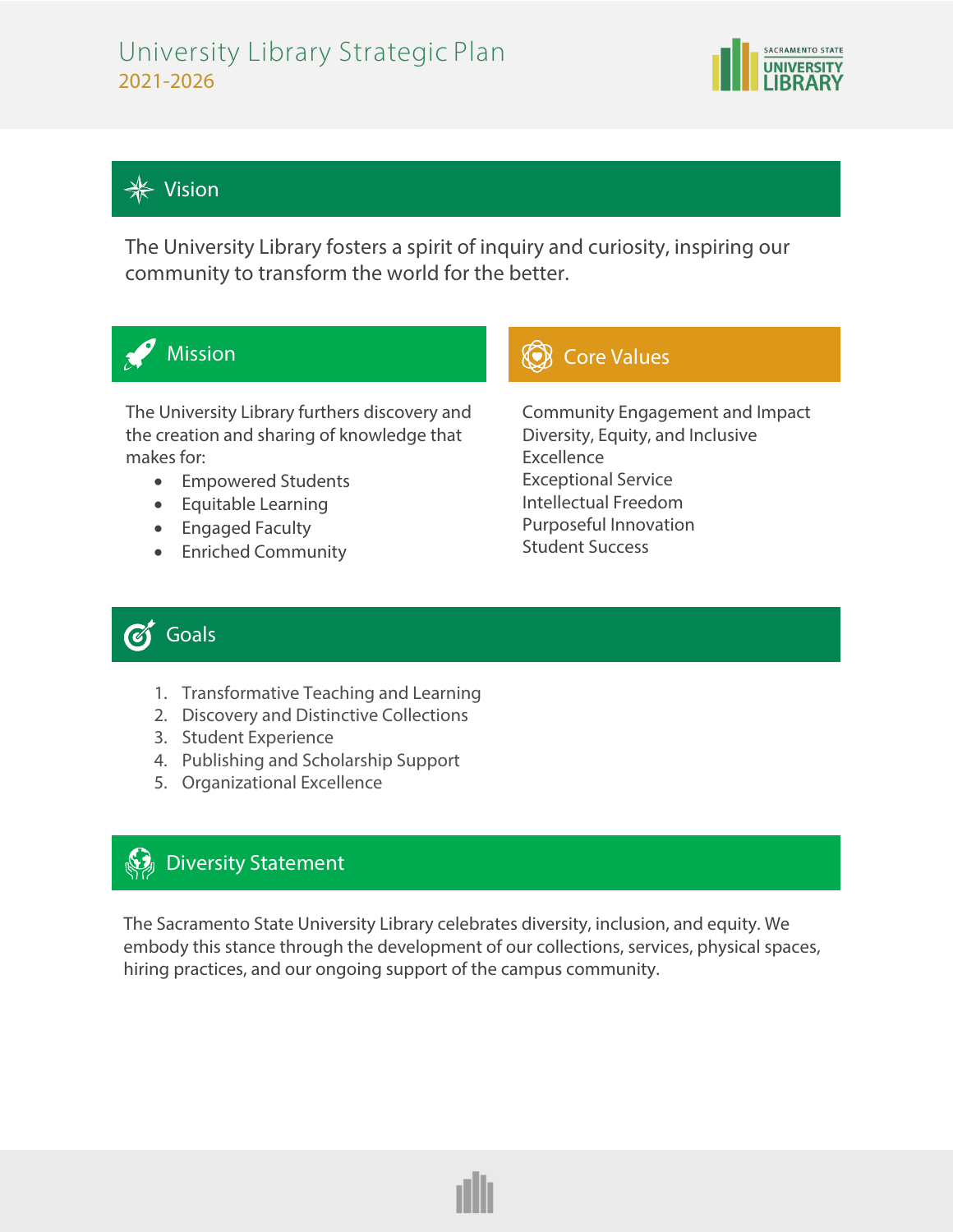

## **1 Transformative Teaching and Learning**

Empower our learners and researchers to be critical thinkers and rigorous scholars through their pursuit and production of knowledge.

### **Indicators of Success:**

- 1. Employ critical and culturally responsive pedagogy in our instructional program.
- 2. Use primary resources as a stepping-stone to original research and engaged learning.
- 3. Develop students' lifelong critical thinking skills through collaboration with faculty on assignments and information literacy instruction.
- 4. Provide students and faculty with online learning objects and instructional technologies that are responsive to and in support of course outcomes.
- 5. The University Library, as a teaching and research partner, will support and incorporate innovative technologies, practices, and ways of learning.
- 6. Support efforts on Open Educational Resource (OER) adoption and other approaches that improve access to resources and services.

## **2 Discovery and Distinctive Collections**

Build and sustain relevant collections that support and reflect our faculty, students, and greater community.

#### **Indicators of Success:**

- 1. Map our holdings to the curriculum, creatively supporting what can and will be used for online and on-campus instruction.
- 2. Improve and develop our collections and research guides to include materials that nurture diversity, equity, and inclusion as well as promote anti-racism and the dismantling of all forms of oppression.
- 3. Improve accessibility of physical and digital collections via universal design principles.
- 4. Serve as a steward for and expand access to cultural heritage collections that mirror our community and that of our students and faculty.
- 5. Collaborate with faculty and students by integrating campus scholarship into library discovery systems.
- 6. Improve the user experience of library resources and discoverability of collections via an expanded digital library program.